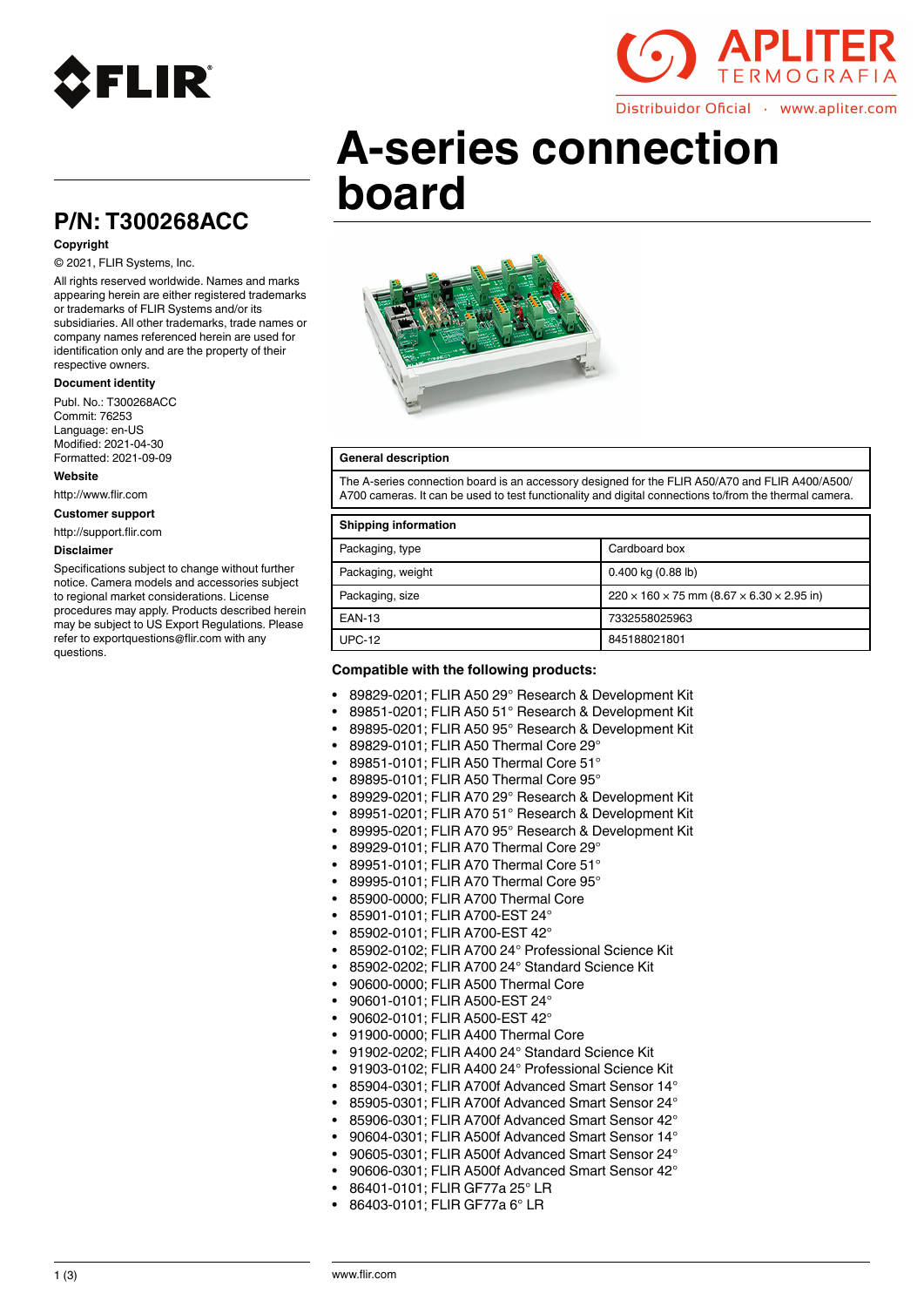

Camera side